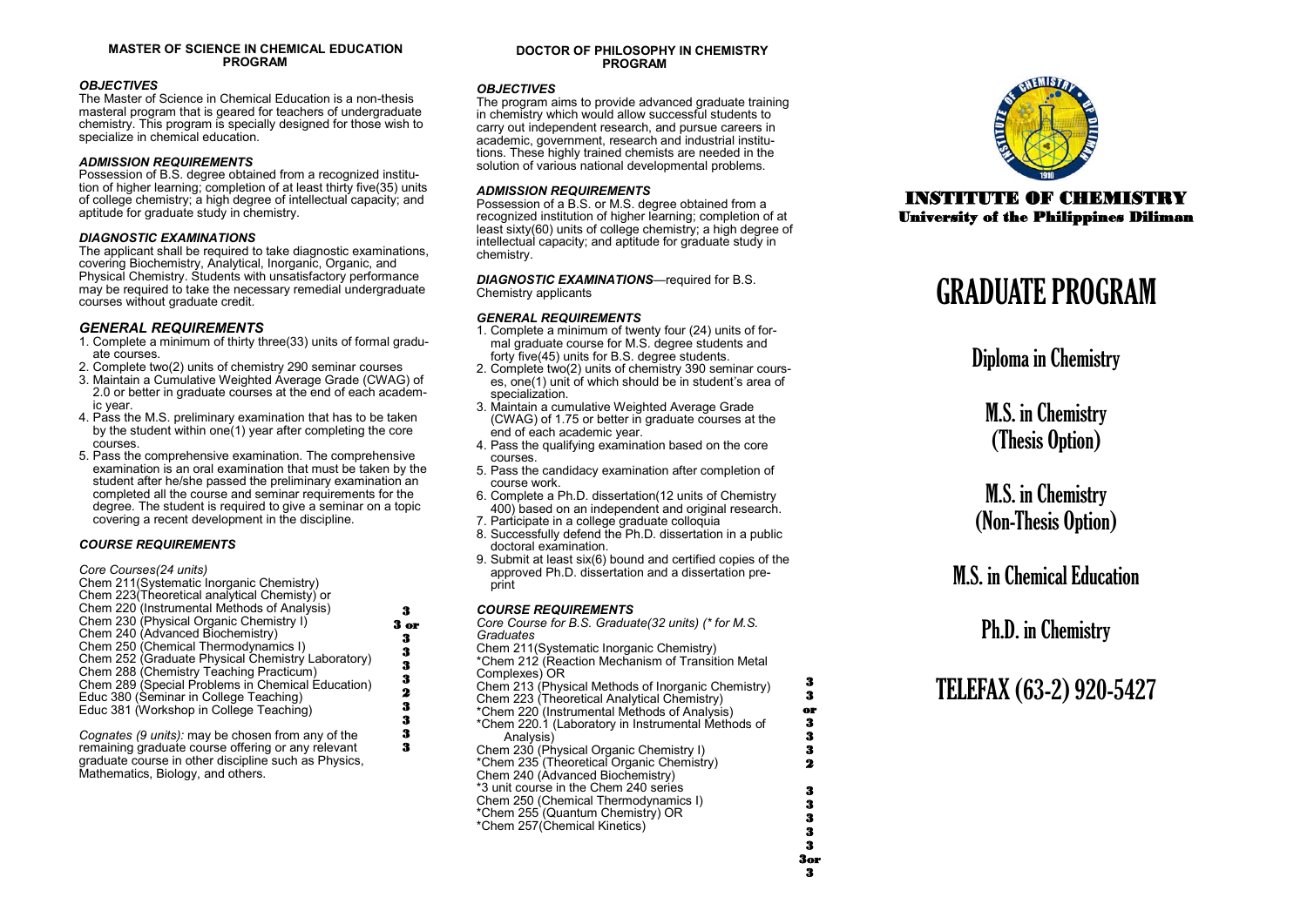#### **DIPLOMA IN CHEMISTRY PROGRAM**

#### *OBJECTIVES*

The Diploma in Chemistry program aims to provide the student with the minimum background in chemistry to enable them to upgrade their competence in teaching college chemistry or to pursue masteral studies in chemistry

#### *ADMISSION REQUIREMENTS*

Possession of a Bachelor's degree from any recognized institution of learning; completion of at least 20 units of college Chemistry including quantitative analysis and elementary organic chemistry, 10 units of college Physics and 15 units of college Mathematics, including diffential and integral calculus; satisfactory performance in an entrance examination to be administered by the Institute of Chemistry and in consultation with the National Institute of Physics and the Department of Mathematics.

All applications for admission to the program shall be screened and approved by the Institute of Chemistry.

#### *ADVANCED PLACEMENT EXAMINATIONS*

Students may take advanced placement examination to be administered by the Institute of Chemistry, on any of the courses prescribed in the program. Satisfactory performance will waive enrollment in the pertinent courses.

#### *COURSES REQUIREMENTS*

The course work covers one academic year, for a total of thirty to thirty two(30-32) chemistry units.

*CURRENTLY UNDERGOING REVISION*

#### **MASTER OF SCIENCE IN CHEMISTRY PROGRAM** (**Thesis Option)**

#### *OBJECTIVES*

The Master of Science in Chemistry (Thesis Option) degree is designed to provide a comprehensive view of some of the major fields of interest in Chemistry and to develop the student's ability in conducting independent research in his chosen area of specialization. Graduates are prepared for scientific careers in academics or research institutions, and in industry, particularly in research and development.

#### *ADMISSION REQUIREMENTS*

Possession of a B.S. degree obtained from a recognized institution of higher learning; completion of at least thirty five (35) units of college Chemistry; a high degree of intellectual capacity; and aptitude for graduate study in Chemistry.

#### *DIAGNOSTIC EXAMINATIONS*

The applicant shall be required to take diagnostic examination, covering Biochemistry, Analytical, Inorganic, Organic, and Physical Chemistry. Students with unsatisfactory performance may be required to take the necessary remedial undergraduate courses without graduate credit.

#### *GENERAL REQUIREMENTS*

- 1. Complete a minimum of twenty four (24) units of formal graduate courses.
- 2. Complete two (2) units of Chemistry 290 seminar courses
- 3. Maintain a Cumulative Weighted Average Grade (CWAG) of 2.0 or better in graduate courses at the end of each academic year.
- 4. Complete an M.S. thesis (6 units of Chemistry 300) based on an independent and original research
- 5. Successfully defend an M.S. thesis in a public thesis examination and the M.S. examination panel should unanimously approve the thesis
- 6. Submit at least six (6) bound and certified copies of the approved M.S. thesis.

#### *COURSES REQUIREMENTS*

Core Courses (15 units)

- Chem 211 (Systematic Inorganic Chemistry)
- Chem 223 (Theoretical Analytical Chemistry) or
- Chem 220 (Instrumental Methods of Analysis)
- Chem 230 (Physical Organic Chemistry I)
- Chem 240 (Advanced Biochemistry)
- Chem 250 (Chemistry Thermodynamics I)

*Cognate Subjects (9 units)* : A cognate subject may be allowed only if it is highly relevant to the student's program of study which will be determined by the program adviser.

*Seminars*: At least (2) units of the Chemistry 290 series, one (1) unit of which should be in the student's area of specialization.

#### **MASTER OF SCIENCE IN CHEMISTRY PROGRAM (Non-Thesis Option)**

#### *OBJECTIVES*

The Master of Science in Chemistry (Non-Thesis Option) degree is designed to focus on the needs of industry for technically competent chemists with advanced background in Chemistry; address the need to upgrade chemical and science education through faculty development; and equip students from industry or science education with advanced chemistry concepts and skill through the additional courses which include hands-on laboratory components in lieu of a thesis.

#### *ADMISSION REQUIREMENTS* **-** same as M.S. Chemistry (Thesis Option)

*DIAGNOSTIC EXAMINATIONS* **-** same as M.S. Chemistry (Thesis Option)

#### *GENERAL REQUIREMENTS*

- 1. Complete a minimum of thirty three (33) units of formal graduate courses.
- 2. Complete two (2) units of Chemistry 290 seminar courses
- 3. Maintain a Cumulative Weighted Average (CWAG) of 2.0 or better in graduate courses at the end of each academic year
- 4. Pass the M.S. preliminary examination. The preliminary examination is a written examination that has to be taken by the student within one(1) year after completing the core courses.
- 5. Pass the comprehensive examination on a research proposal covering a recent development in Chemistry. The comprehensive examination is an oral examination that must be taken by the student after he/she passed the preliminary examination and completed all the courses and seminar requirements for the degree.

#### *COURSE REQUIREMENTS*

*Core Courses (26 units)*

- Chem 211 (Systematic Inorganic Chemistry)
- Chem 213 (Physical Methods of Inorganic Chemistry)
- Chem 220 (Instrumental Methods of Analysis)
- Chem 220.1 (Laboratory in Instrumental Methods of Analysis)
- Chem 230 (Physical Organic Chemistry I)
- Chem 237 (Spectroscopic Methods in Organic Chem)
- Chem 240 (Advanced Biochemistry)
- Chem 250 (Chemical Thermodynamics I)
- Chem 255 (Quantum Chemistry) or
- Chem 257 (Chemical kinetics)

*Cognate Subjects (7 units):* A cognate subject may be allowed only if it is highly relevant to the students program of study, which will be determined by the program adviser.

*Seminars:* At least (2) units of the Chemistry 290 series, one (1) unit of which should be in the student's area of specialization.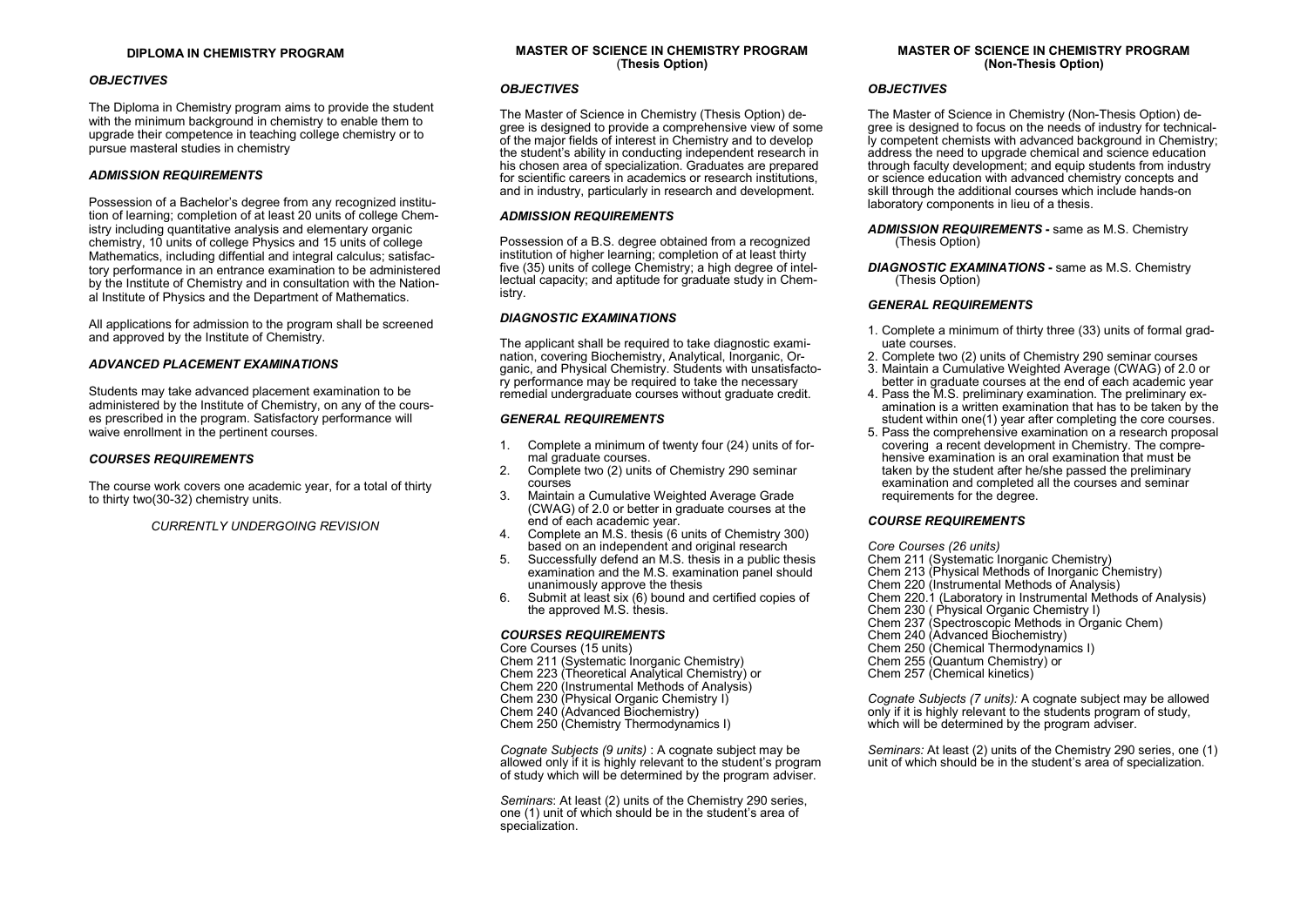- **CHEMICAL KINETICS.** Reaction rates and mechanisms. Credit: 3 units (3 hrs lec) Prereq: Chem 154/ COI **257**
- **CHEMISTRY TEACHING PRACTICUM**. Credit: 2 units (2 hr lec); Prereq: consent of the institute and passing of the comprehensive examination **288**
- **SPECIAL PROBLEM IN CHEMICAL EDUCATION**. Credit: 2 units (2 hrs lec); Prereq: consent of the graduate committee and passing of the comprehensive examination. **289**
- **SEMINAR IN INORGANIC CHEMISTRY**. Credit 1 unit. Prereq: completion of 9 units in the M.S. program **291**
- **SEMINAR IN ANALYTICAL CHEMISTRY**. Credit: 1 unit. Prereq: completion of 9 units in the M.S. program **292**
- **SEMINAR IN ORGANIC CHEMISTRY**. Credit: 1 unit. Prereq: completion of 9 units in the M.S. program **293**
- **SEMINAR IN BIOCHEMISTRY**. Credit: 1 unit. Prereq: completion of 9 units in the M.S. program **294**
- **SEMINAR IN PHYSICAL CHEMISTRY**. Credit1 unit. Prereq: completion of 9 units in the M.S. program. **295**
- **M.S. THESIS**. Credit: 6 units (one year; 3 units per semester) **300**
- **SPECIAL TOPICS IN INORGANIC CHEMISTRY.** Trends and developments in inorganic chemistry. Credit: 3 units (3 hrs lec; may be taken more than once if topical coverage is different); Prereq: COI **319**
- **SPECIAL TOPICS IN EXPERIMENTAL INORGAN-IC CHEMISTRY**. Credit: 1 unit (may be taken more than once if topical coverage is different); Prereq COI **319.1**
- **SPECIAL TOPICS IN ANALYTICAL CHEMISTRY.**  Trends and developments in analytical chemistry. Credit: 3 units (3hrs lec; may be taken more than once if topical coverage is different); Prereq: COI **329**
- **SPECIAL TOPICS IN EXPERIMENTAL ANALYTI-CAL CHEMISTRY.** Credit: 1 unit (may be taken more than once if topical coverage is different); prereq: COL **329.1**
- **SPECIAL TOPICS IN ORGANIC CHEMISTRY.** Trends and developments in organic chemistry. Credits: 3 units (3 hrs lec; may be taken more than once if topical coverage is different); Prereq COI. **339**
- **SPECIAL TOPICS IN EXPERIMENTAL ORGANIC 339.1 CHEMISTRY**. Credit: 1 unit (may be taken more than once if topical coverage is different) Prereq: COI.
- **SPECIAL TOPICS IN BIOCHEMISTRY**. Trends and developments in biochemistry. Credit: 3 units (3 hrs lec; may be taken more than once if topical coverage is different); Prereq: COI. **349**
- **SPECIAL TOPICS IN EXPERIMENTAL BIO-349.1 CHEMISTRY.** Credit: 1 unit (may be taken more than once if topical coverage is different); Prereq: COI.
- **SPECIAL TOPICS IN PHYSICAL CHEMISTRY**. Trends and developments in physical chemistry. Credit: 3 units (3 hrs lec; may be taken more than once if topical coverage is different); Prereq: COI. **359**
- **SPECIAL TOPICS IN EXPERIMENTAL PHYSI-CAL CHEMISTRY**. Credit: 1 unit ( may be taken **359.1** more than once if topical coverage is different); Prereq: COI.
- **RESEARCH SEMINAR IN INORGANIC CHEMIS-TRY**. Credit: 1 unit; Prereq: completion of 12 units in the PhD program. **391**
- **RESEARCH SEMINAR IN ANALYTICAL CHEMIS-TRY**. Credit: 1 unit; Prereq: completion of 12 units in the PhD program. **392**
- **RESEARCH SEMINAR IN ORGANIC CHEMIS-TRY**. Credit: 1 unit; Prereq: Completion of 12 units in the PhD program. **393**
- **RESEARCH SEMINAR IN BIOCHEMISTRY.** Credit: 1 unit; Prereq: completion of 12 units in the PhD program. **394**
- **RESEARCH SEMINAR IN PHYSICAL CHEMIS-TRY**. Credit: 1 unit; Prereq: completion of 12 units in the program. **395**
- **PH.D. DISSERTATION**. Credit: 12 units; Prereq: completion of all course requirements and passing of candidacy examination. **400**

### **GRADUATE COURSES**

**CHEMISTRY**

- **201 CHEMISTRY FOR TEACHERS OF COLLEGE CHEMISTRY.** Credit: 4 units (3 hrs lec, 3 hrs lab).
- **203 ENVIRONMENTAL CHEMISTRY.** Chemistry applied to the study of the environment, its pollution and control. Credit: 3 units (3 hrs lec).
- **203.1 ENVIRONMENTAL CHEMISTRY LABORATO-RY.** The chemical analysis of soil, water, and air samples. Credit: 2 units (6 hrs lab); Coreq: Chem 203.
- **211 SYSTEMATIC INORGANIC CHEMISTRY.**  Study of the chemistry of the metallic and nonmetallic elements. Credit: 3 units(3 hrs lec); Prereq: Chem 112, 156 / COI.
- **212 REACTION MECHANISM OF TRANSITION METAL COMPLEXES.** Mechanisms of reactions of first-and second-series transition metal ions in relation to their structures. Credit: 3 units (3 hrs lec; Prereq: Chem 211 / COI.
- **213 PHYSICAL METHODS OF INORGANIC CHEMISTRY.** Applications of spectroscopy amd other modern physical techniques to the study of inorganic compounds. Credit: 3 units (3 hrs lec); Prereq: Chem 211/ COI.
- **214 INORGANIC SYNTHESIS.** Methods of synthesis of inorganic and organometallic compounds. Credit: 4 units (2 hrs lecture, 6 hrs lab); Prereq: Chem 211/ COI.
- **215 COORDINATION CHEMISTRY.** Bonding and structure of coordination compounds; quantitative interpretation of spectral, magnetic and crystallographic data. Credit: 5 units (3 hrs lecture, hrs lab); Prereq: Chem 211/ COI.
- **216 BIOINORGANIC CHEMISTRY**. Structure, bonding, and mechanistic aspect of metal ion involvement in biological processes. Credit: 3 units hrs lec); prereq Chem 211 / COI.
- **217 NUCLEAR CHEMISTRY**. Theories of radioactive decay. The study of nuclear reactions. Methods of chemical separation of radioactive substances, their detection, and measurement. Credit: 3 units ( 3 hrs lec); Prereq: Chem 154 / COI.